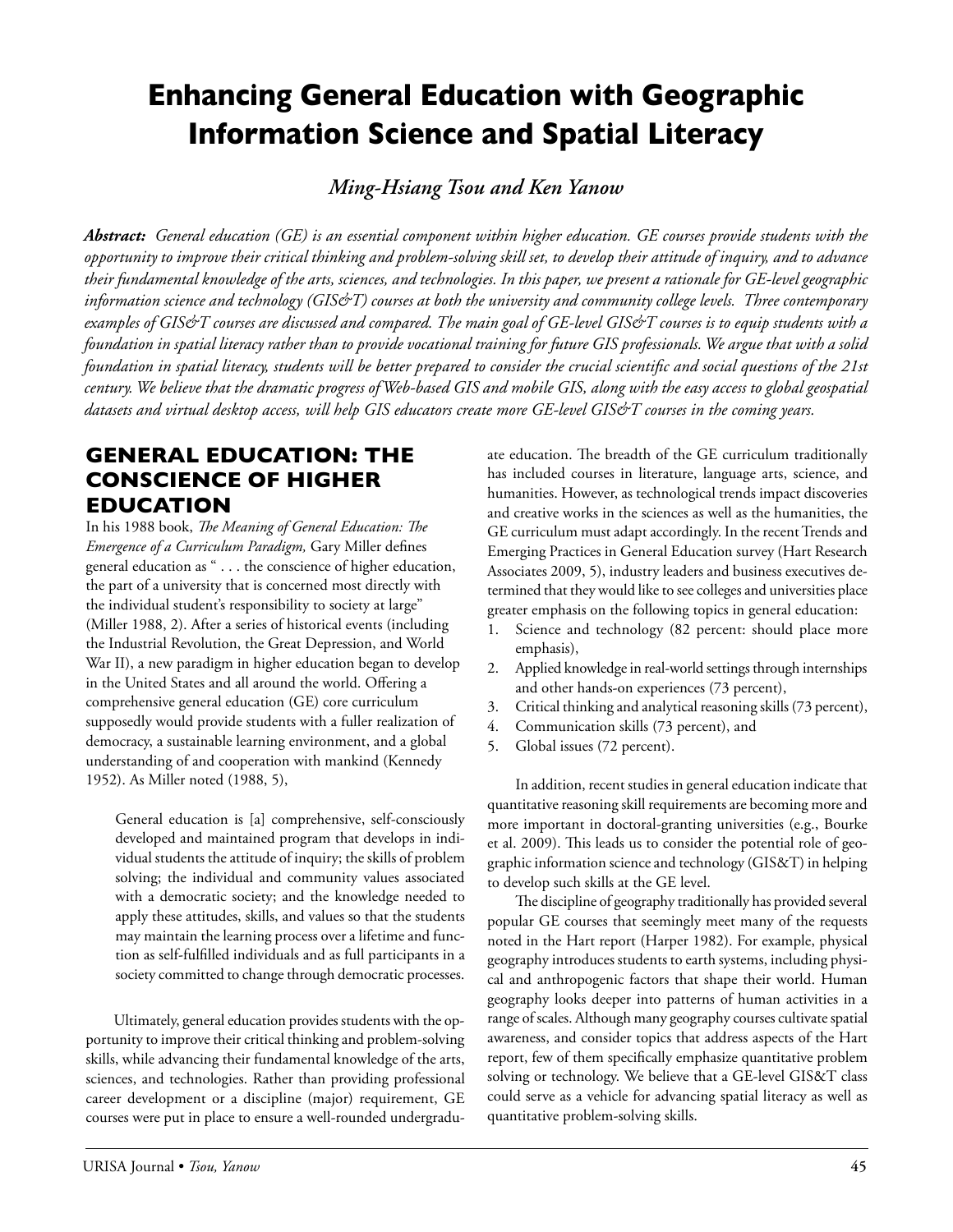

Figure 1. Geographic information science and technology

The content of a GIS&T course can cover all five of the major topics noted in the Hart report. For example, GIS&T introduces both GIScience and geospatial technology (topic #1). Students can learn spatial literacy and geographic knowledge in real-world scenarios via focus- group discussions, hands-on GIS exercises, and Web-based forums (topic #2). Spatial thinking methods, spatial analysis functions, and GIS models can enhance students' skills in critical thinking and analytical reasoning (topic #3). Group projects and discussions will help students' communication skills (topic #4). Finally, many GIS models and geographic research topics are dealing with global issues, such as ocean circulation models, earthquake locations, and world energy resources and consumption (topic #5).

## **Spatial Literacy and GIS&T**

Spatial literacy is

an ability to capture and communicate knowledge in the form of a map, understand and recognize the world as viewed from above, recognize and interpret patterns, know that geography is more than just a list of places on the earth's surface, see the value of geography as a basis for organizing and discovering information, and comprehend such basic concepts as scale and spatial resolution . . . a set of abilities related to working and reasoning in a spatial world and to making a picture truly worth a thousand words*.* (Goodchild 2006, 1)

As noted in the National Research Council (NRC) report, *Learning to Think Spatially* (2006, 1), "without explicit attention to spatial literacy, we cannot meet our responsibility for equipping the next generation of students for life and work in the 21st Century." Ultimately, spatial thinking is integral to the success of all students. Living things and their environments are situated **in** space, and human-environment interactions must be understood in terms of locations, distances, directions, shapes, and patterns (NRC 2006).

Geographic information science and technology is founded on the idea that technology can be used to study space and spatial interactions. There are two primary domains of geographic information science and technology (UCGIS 2006) (see Figure 1). One subdomain is geographic information science (GIScience). GI-Science is multidisciplinary, addressing the nature of geographic information and the application of geospatial technologies to basic scientific questions (Goodchild 1992). GIScience draws on insights and methods from philosophy, psychology, mathematics, statistics, computer science, landscape architecture, and other fields. The second subdomain is geospatial technology (GST). GST is the specialized set of information technologies (such as aerial photography, remote sensing, surveying, and global positioning systems) that support a wide variety of uses, from data acquisition to data storage and manipulation to image analysis to geovisualization display and output.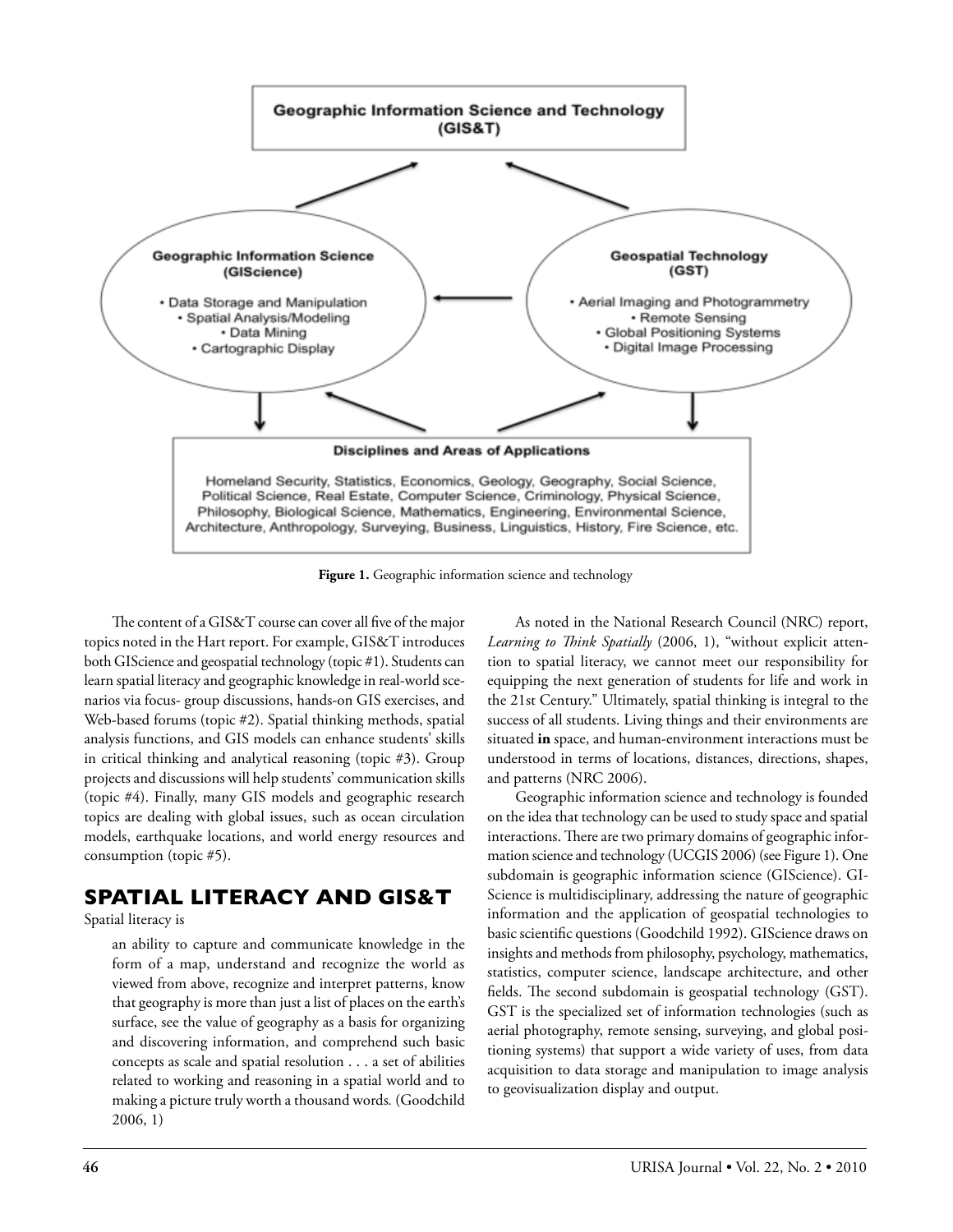GIS&T is a relatively new field of U.S. higher education. Although the early development of GIS in North America can be traced back to the 1960s with the creation of the Canada Geographic Information System (1962) and the Harvard Laboratory for Computer Graphics and Spatial Analysis (1964), most early GIS courses were created in the 1980s by individual teachers without content standards or GIS textbooks.

One early example of a GE-level mapping course was GEOG 1501, The Language of Maps, created in the 1980s by Dr. Phil Gersmehl at the University of Minnesota. This GE-level course satisfied the communications requirement for graduation at Minnesota, where it competed with algebra, rhetoric, journalism, and English. The five-credit course included three lecture sessions and two laboratories per week and routinely attracted about 280 students each semester. Invited guests from various disciplines and sectors described how they used maps to help their work, such as locating retail stores, how to fight mosquitoes, and how to prepare for floods, to name a few. Laboratory sessions were devoted to skill acquisition, discussions of the guest lectures, and a term project. GEOG 1501 has since been replaced with GEOG 1502: Maps, Visualization, and Geographical Reasoning (Mapping Our World). GEOG 1502 fulfills Minnesota's GE graduation requirement in Liberal Education: Mathematical Thinking. The new course concentrates on the "fundamental issues related to the acquisition, storage, manipulation, analysis, display, and interpretation of spatially referenced data. Emphasis is on mathematical analysis of these data and interpretation of cultural and physical patterns critical to the development of geographical reasoning" (http://www.geog.umn.edu/ugrad/courses.html #geog1502).

Earlier still, in the 1950s, John Sherman created a successful cartographic emphasis program at the University of Washington (Velikonja 1997). When Sherman retired in 1986, his cartographic training and research program was discontinued and replaced with a computer- mapping and GIS program. Today, the University of Washington offers sophomore-level and junior-level GE-level GIS courses; GEOG 258: Maps and GIS, which satisfies the Individual and Society requirement for graduation, and GEOG 360: Principle of GIS Mapping, which satisfies the Quantitative and Symbolic Reasoning requirement for graduation, as well as the Individual and Society requirement for graduation.

Another early example is GEOG 170: Map Reading and Interpretation at the University of Wisconsin–Madison. In 1973, Phil Muehrcke, a colleague of Sherman, developed GEOG 170 after leaving the University of Washington for the University of Wisconsin–Madison. Today, the course still is numbered GEOG 170 but has been retitled Our Digital Globe: An Overview of GIScience and its Technology. The course, which satisfies Wisconsin's Physical Science requirement, explores the geospatial information that surrounds us—maps, images, and location-specific data. The course examines the creation and use of maps and map-related products to answer spatial questions, and provides the tools students need to assess the strengths and limitations of map representations. It investigates the application of geospatial technologies like GPS, Google Earth, satellite imaging, and GIS to

improve and enhance our ability to understand and convey spatial information (http://geography.wisc.edu/classes/catalogfall2010).

# **Obstacles to a GE-level GIS or GIS&T Course**

The National Center for Geographic Information and Analysis (NCGIA) released its Core Curriculum in GIS in 1990 (Kemp and Goodchild 1991). Hundreds of universities and colleges worldwide adopted the Core Curriculum in concert with the advent of accessible GIS software and GPS units, and started to offer a comprehensive series of GIS courses (such as Introduction to GIS, Applications of GIS, and Advanced GIS) as part of their technology emphasis. The courses, designed for either the geography major or for the student interested in a career as a GIS professional, quickly became very popular for senior students and graduate students in many geography departments. However, during this time, most universities and colleges did not provide a fundamental GE-level GIS&T course for freshmen and sophomore students. Four obstacles stood in the way of such a class:

- **1. The constraints of teaching facilities and GIS equipment.** Traditional GIS courses were designed for 25 to 30 students in a well-equipped computer laboratory with high-end GIS workstations. Most GE-level courses are expected to serve larger enrollments. Therefore, the large number of students generally exceeded the capacity of a regular GIS laboratory (DiBiase 1996).
- **2. Skepticism among geography faculties.** Through the 1990s and beyond, GIS generally was conceived as an advanced technical specialty rather than as a topic with wider appeal. As debates about the nature of GIS as a "tool" or a "science" persisted (Wright et al. 1997), the relevance of the topic to the GE curriculum was only slowly recognized.
- **3. The costs of collecting GIS data and remotely sensed imagery.** To design a GE-level GIS&T course for freshmen and nongeography-major students, instructors needed to collect a huge amount of local and global GIS datasets and imagery to demonstrate valuable GIS functions in real-world scenarios, but the cost of acquiring these datasets and this imagery was very expensive in the 1990s.
- **4. Low public awareness of geospatial technology.** Before the advent of Google Earth and Google Maps in 2005, the general public and scientific communities were unfamiliar with GIS applications and did not recognize the importance of GIScience and geospatial technologies. Absent these constituencies, there was little motivation to propose GE GIS&T courses.

Those who did consider proposing and developing GE courses in GIS&T faced additional obstacles (DiBiase 1996):

**1. Difficulty of coordinating lecture content and laboratory exercises.** The principles of GIScience introduced in lectures may not be well connected to individual GIS laboratory exercises and software training.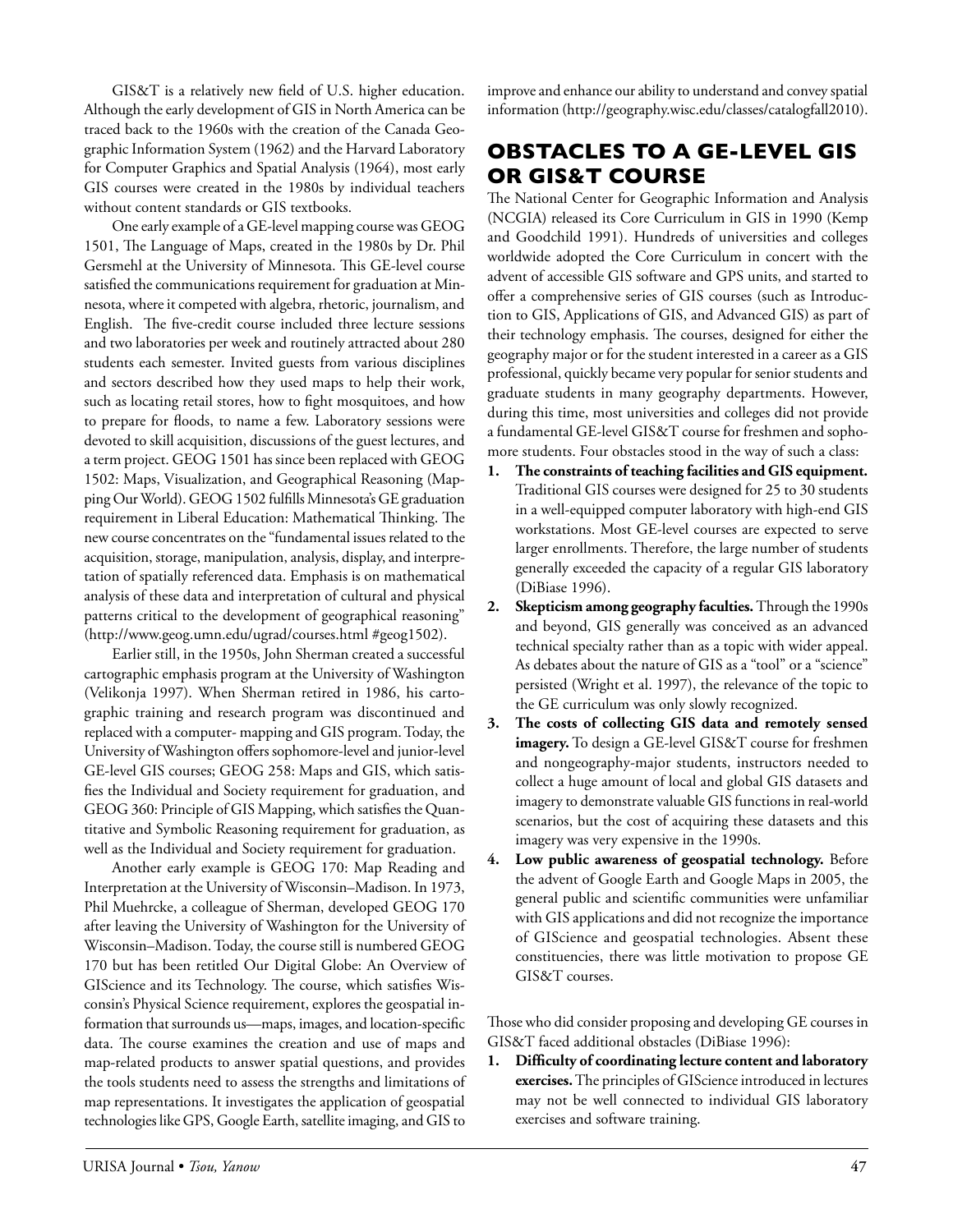- **2. Complexity of commercial GIS packages** discouraged many students and may prevent nongeography majors from learning about the essential values of spatial analysis and GIS models from a novice user's perspective. A friendly, easy-touse, intuitive GIS software is needed for GE-level courses.
- **3. The costs of maintaining computing infrastructure** for enrolling large GE-level GIS laboratory sessions (100 to 200 students) is prohibitive.

## **Emphasizing Spatial Literacy and Quantitative Reasoning: A Promising Path for GIS&T in General Education**

In 1997, David DiBiase at Penn State University created a GElevel GIS&T course called GEOG 160: Mapping Our Changing World. The course tackled the first two developmental obstacles noted previously: (1) It incorporated a series of off-site homework assignments, thus lessening the need for a large computer laboratory, and (2) the course included a broader scope of GIS&T curriculum designed with the consensus of the geography faculty (in other words, the faculty was on board). GEOG 160 presently is part of the ten core courses in the geography department at Penn State under the university's Social and Behavioral Science GE category. GEOG 160 helps students begin to "develop the knowledge, skills, and dispositions that constitute geographic information literacy—the ability to recognize when information is needed and . . . to locate, evaluate, and use effectively the needed information" (www.geog.psu.edu/courses/geog160\_in dex.html).

The original design of Penn State's GE-level GIS&T course was to introduce essential spatial-thinking methods and geographic knowledge to nongeography majors.

The objective of an introduction to GIScience should be more to attract students than to launch them. Its focus—in lectures and in laboratories—should be on helping students to understand the unique properties of geographic information, and on developing critical appreciation of the social context and implications of its production and use. (DiBiase 1996, 66)

GEOG 160 is one example of how GIS&T can be transformed into a core GE offering. It has served as a model course for other GE-level GIS&T courses at other institutions, including San Diego State University and Southwestern College (see below). By introducing GIScience and geospatial technologies, such as GPS, cartography, and remote sensing, GEOG 160 provides students with the technical and contextual knowledge of GIS&T from the perspective of an information "consumer" (www.geog.psu.edu/ courses/geog160\_index.html).

Today, advances in technology and evolving technological trends in GIS&T have minimized the instructional obstacles as noted by DiBiase. For example, the following four technological trends in GIS&T have made it easier for faculty to develop GElevel GIS&T courses:

- **1. Web-mapping technology** provides easy access to local, national, and global geospatial information. With the establishment of geospatial cyberinfrastructure, such as the National Map and the National Atlas (NRC 2007), NASA Earth Science Gateway (Alameh et al. 2006), and Geospatial One Stop (Goodchild et al. 2007), GIS&T students are able to explore the whole world from both macro and micro scales, and to study various scientific and social subjects, such as volcano eruptions in Iceland and urban sprawl in Brazil. Web maps also facilitate scientific inquiries by integrating thematic maps, census data, and satellite images. Open-access 3D viewers such as Google Earth help students understand urban and rural environments, ocean currents, land uses, and spatial patterns in various subjects.
- **2. Wireless mobile-mapping** applications in mobile devices bring geospatial technology from the real world into the classroom. Location-Based Services (LBS) in smart phones connects the study of GIS&T closely to students' daily lives. Today's students take for granted the power of GIS&T when they use their cellular phones to choose destinations, plot routes, track friends, and post their vacation photographs in Flickr with Google Maps. The popularity of mobile-mapping applications and LBS are beginning to increase the public awareness of GIS&T, thus removing an obstacle to GE-level GIS&T education.
- **3. Crowdsourced information** (Howe 2006) and volunteered geographic information (VGI) (Goodchild 2007) enable students to develop a community-centered view in general education and to collaborate with others in a teamwork environment. The rise of Web 2.0 (Batty et al. 2010) enabled the development of dynamic Web-mapping services and mashups, which allow users to create and share their own geospatial data collaboratively. Volunteers can contribute their local knowledge and efforts to collect mapping information by using GPS, mobile sensors, and Webmapping tools, such as OpenStreetMap project (Hakley and Weber 2008). For example, students in a GIS&T class can submit their own feedback on a mapping mashup regarding a local park renovation plan or ask their friends to discuss the potential problems of relocating the airport in the city. These collaborative decision-making experiences created in a GIS&T class set the stage for critical thinking and group cooperation.
- **4. Desktop virtualization and cloud computing** (software as services) can provide students with access to fully functional high-end GIS&T software without local desktop GIS&T software installed. As noted in the previous discussion, an early obstacle to GIS&T as a GE course has been the lack of computer facilities and the high cost of GIS software and data. Web-based mapping services along with Webbased GIS&T tools are part of the solution. With desktop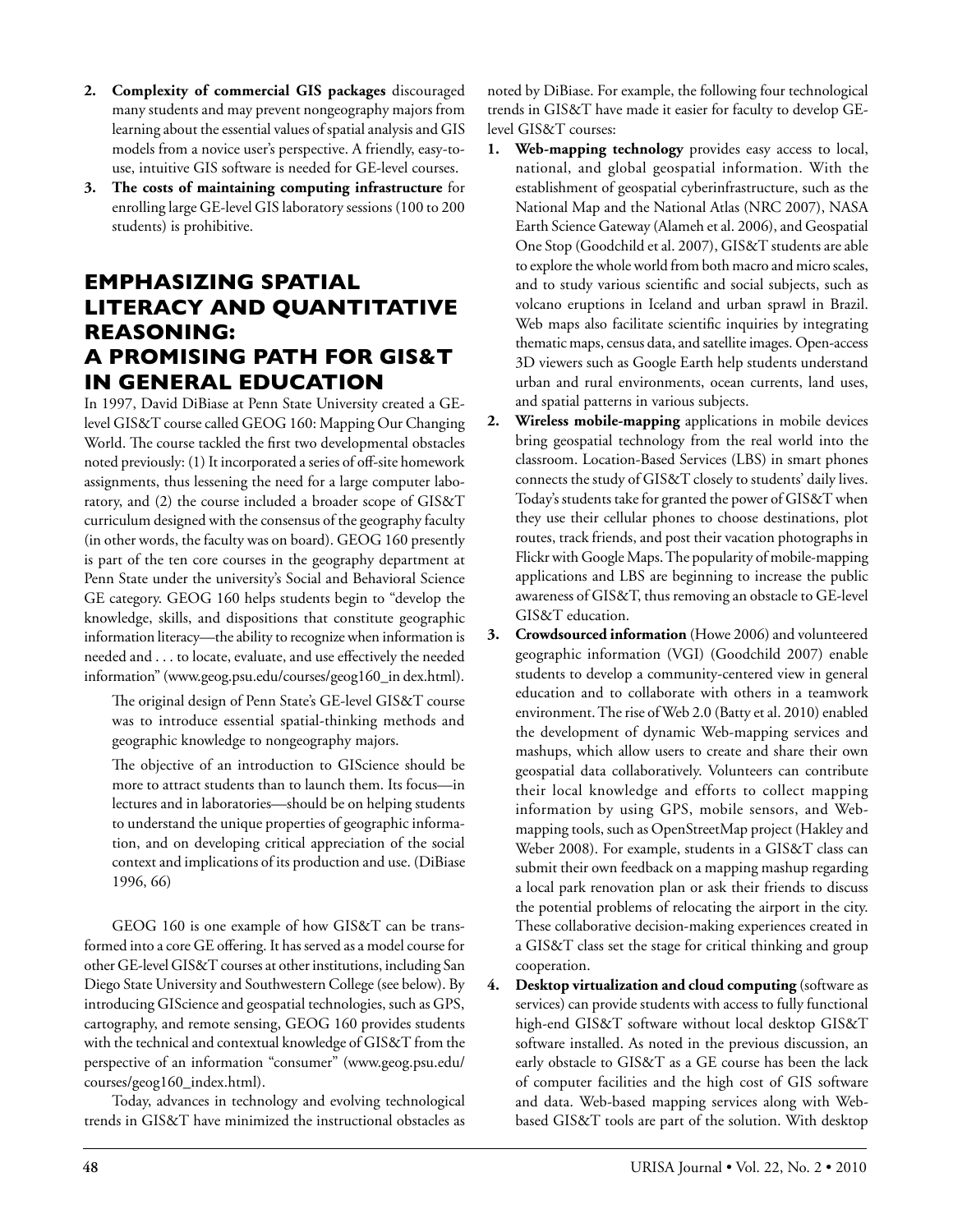virtualization, students are able to access and use, via the Internet, fully functional GIS and remote-sensing software and associated data housed on a server(s) (DiNoto 2010). The student is not required to load software, with the exception of a Web browser plug-in or a driver. With desktop virtualization, the world of high-end GIS&T tools can be made available (even on mobile devices such as the iPad) 24 hours a day and seven days a week to students in a GIS&T class.

Leveraging prior experience at other institutions as well as the social and technological trends as noted previously, San Diego State University (SDSU) created a GE-level GIS&T course in 2006, called GEOG 104: Geographic Information Science and Spatial Reasoning. The course utilizes Web-based GIS exercises, online lecture notes, and interactive Web forum discussions to provide a broad overview of geospatial technology and GIScience, including geographic information systems, global positioning systems, remote sensing, spatial statistics, and cartography. GEOG 104 is designed to provide a foundation of GIScience and geospatial technology, including map projections, coordinate systems, data processing, data formats, multimedia cartography, Internet GIS, GPS, location/allocation modeling, and image interpretation. Lectures synthesize these topics within the context of both natural environments and human activities. Web-based GIS exercises provide hands-on experiences for students to explore various "spatial" topics, such as wildfire spreading, San Diego watershed management, urban transportation systems, and epidemiology. The new GEOG 104 course was approved by the University Senate in 2006 as a lower-division class under the GE category of Mathematics/Quantitative Reasoning: Foundations of Natural Science and Quantitative Reasoning. The course is also a preparation course for the B.S. and B.A. major in geography.

The faculty of SDSU's geography department proposed to designate the GEOG 104 course as satisfing the university's Mathematics and Quantitative Reasoning requirement. The College Senate approved the designation. The proposal faced a few challenges, specifically from the mathematics department, whose faculty was concerned that an overlap existed with its statistics courses. The prevailing justification for GEOG 104 to satisfy Mathematics and Quantitative Reasoning was to highlight the need for information literacy and information technology in general education. Moreover, it was successfully argued that GIS&T emphasizes the computational aspect of geographic problems with spatial statistics methods and GIS modeling techniques. By using computers and mathematical algorithms, students learn both the concepts of spatial reasoning and the techniques of quantitative geocomputation. For example, students can utilize online mapping tools to analyze the socioeconomic impact of the recent BP oil spill in the Gulf of Mexico and calculate the total length of the coastline and the size of the impact area. The detailed course proposal and justification documents are available at the GeoTech Center Resource Repository (http://resources.geotechcenter.org/ index.php ?P=Home).

Shortly after SDSU's GEOG 104 course was approved, Southwestern College (SWC), a public community college in San Diego County, adopted a similar course: GEOG 150: Geographic Information Science and Spatial Reasoning. GEOG 150 transfers to SDSU fulfilling the same GE categories for graduation at SDSU as does GEOG 104. In addition, the course fulfills a number of graduation requirements for an A.A. or A.S. degree at Southwestern College, including Computer Literacy and Language and Analytical Thinking. The course also is a core course for a Certificate in GIS&T, an A.A. in Geography, a Certificate in Community, Economic, and Urban Development, and a Certificate in Logistics and Transportation. Many community college students seek to transfer to four-year institutions. Many other community college students seek vocational and professional training. Therefore, SWC's GEOG 150 course serves two purposes: (1) as a GE-level course introducing students to quantitative reasoning and spatial literacy and (2) as an entry point to the core set of GIS&T courses at SWC.

All the contemporary GIS&T example courses profiled previously highlight spatial literacy and satisfy specific GE categories at their respective institutions. Characteristics of GE-level GIS&T classes at PSU, SDSU, and SWC are compared in Table 1.

# **A Blueprint of GIS&T in General Education**

"The [GIScience] education questions have changed over the past two decades, from how to educate an elite group of professional experts, to how to provide a basic level of understanding of GIScience principle to everyone" (Goodchild 2010, 15). Not only does a GE-level GIS&T course fulfill a general education need in quantitative thinking and spatial literacy, it also fulfills a societal need for GIScience education.

The main goal of a GE-level GIS&T course is not to provide vocational training for GIS professionals nor to recruit more geography majors. Rather, the main goal is to equip students with a spatial literacy foundation (including spatial awareness and spatial and quantitative reasoning methodologies) so students can discover the value of geographic knowledge and develop their ability to explore and visualize real-world, critical problems such as global climate change, natural disaster recovery and responses, and watershed conservation. A GE-level GIS&T course not only emphasizes geographical science (NRC 2010) but also embraces other disciplines that require the analysis of spatial characteristics (including, but not limited to, social science, geology, political science, criminology, philosophy, biology, anthropology, business, history, and environmental science). For a long time, general education has had a gap between its social science components and its quantitative-reasoning components. GIS&T can become an essential GE course to bridge this gap and to connect fundamental scientific theories to real-world experiences and scenarios.

A GE-level GIS&T course should focus on spatial literacy and problem solving. The course, while covering certain fundamental concepts of geographical science, would be a contextual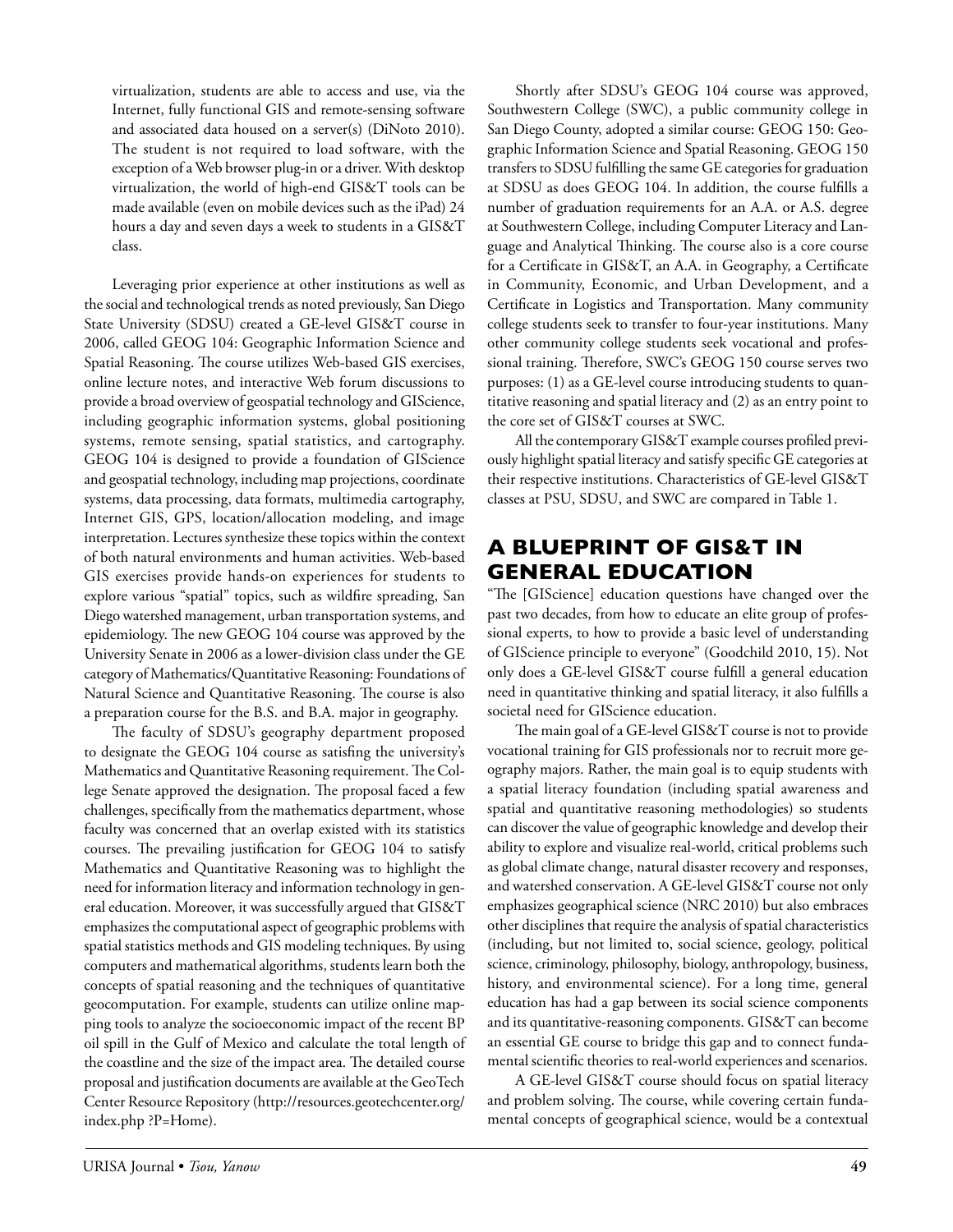|                                                                                      | SDSU (2010) GEOG 104                                                                                                                                                                                                                                                                                                                                                                                                                                               | PSU (2010) GEOG 160                                                                                                                                                                                                                                                                                                                                                                                                 | SWC (2010) GEOG 150                                                                                                                                                                                                                                                                                                                                                                                    |
|--------------------------------------------------------------------------------------|--------------------------------------------------------------------------------------------------------------------------------------------------------------------------------------------------------------------------------------------------------------------------------------------------------------------------------------------------------------------------------------------------------------------------------------------------------------------|---------------------------------------------------------------------------------------------------------------------------------------------------------------------------------------------------------------------------------------------------------------------------------------------------------------------------------------------------------------------------------------------------------------------|--------------------------------------------------------------------------------------------------------------------------------------------------------------------------------------------------------------------------------------------------------------------------------------------------------------------------------------------------------------------------------------------------------|
| <b>Course Titles</b>                                                                 | Geographic Information Science<br>and Spatial Reasoning                                                                                                                                                                                                                                                                                                                                                                                                            | Mapping Our Changing World                                                                                                                                                                                                                                                                                                                                                                                          | Geographic Information Science<br>and Spatial Reasoning                                                                                                                                                                                                                                                                                                                                                |
| 2010 General<br>Education<br><b>Statements</b><br>(Cited from<br>General<br>Catalog) | General Education profoundly<br>influences undergraduates<br>by providing the breadth<br>of knowledge necessary for<br>meaningful work, lifelong learning,<br>socially responsible citizenship,<br>and intellectual development.<br>This 49-unit program places<br>specialized disciplines into a<br>wider world, enabling students<br>to integrate knowledge and to<br>make connections among fields of<br>inquiry.                                               | These skills include the ability to<br>reason logically and quantitatively<br>and to communicate effectively;<br>an understanding of the sciences<br>that makes sense of the natural<br>environment; a familiarity with<br>the cultural movements that<br>have shaped societies and their<br>values; and an appreciation for the<br>enduring arts that express, inspire,<br>and continually change these<br>values. | The College believes that a<br>comprehensive education<br>introduces the student to the<br>fundamentals of human experience<br>and knowledge in the context of<br>a global society. Such experience<br>provides a common base of<br>learning for all students and seeks<br>to meet the needs of a student<br>body diverse in social, cultural, and<br>educational backgrounds.                         |
| The GIS&T<br>Course in GE<br>Distribution                                            | Mathematics/Quantitative<br>Reasoning                                                                                                                                                                                                                                                                                                                                                                                                                              | Social and Behavioral Sciences<br>Courses (GS)                                                                                                                                                                                                                                                                                                                                                                      | Computer Literacy<br>Language and Analytical Thinking                                                                                                                                                                                                                                                                                                                                                  |
| <b>Topics Outline</b>                                                                | Overview of GIScience<br>$1.$<br>Mapping the Earth<br>2.<br>3.<br>Network of Geographic<br>Information<br>Georeferencing<br>4.<br>5.<br>GIS Software and Data Models<br>GPS, Mobile GIS, LBS<br>6.<br>7.<br>GIS Data Collection and<br>Database Management<br>Internet and Web GIS<br>8.<br>9.<br>Introduction to Remote<br>Sensing<br>10. Geospatial Visualization<br>11. Spatial Statistics<br>12. GIS and Society<br>13. The Future of Geospatial<br>Technology | Data and Information<br>1.<br>2.<br>Scales and Transformations<br>Census Data and Thematic<br>3.<br>Maps<br>TIGER, Topology, and<br>4.<br>Geocoding<br>Land Surveying and GPS<br>5.<br>6.-7. National Spatial Data<br>Infrastructure I and II<br>8.<br>Remotely Sensed Image Data<br>Integrating Geographic Data<br>9.                                                                                              | Overview of GIS&T, Data, and<br>1.<br>Information<br>Scales and Transformations<br>2.<br>3.<br>Spatial Data (Data Sources and<br>GPS)<br>Introduction to Remote Sensing<br>4.<br>5.<br>Spatial Data Modeling<br>Data Input and Editing<br>6.<br>7.<br>Data Analysis<br><b>Spatial Statistics</b><br>8.<br>Analytical Modeling in GIS<br>9.<br>10. Cartographic Display and<br>Geospatial Visualization |

**Table 1.** The GE-level GIS&T Course Comparison Between SDSU, Penn State, and Southwestern College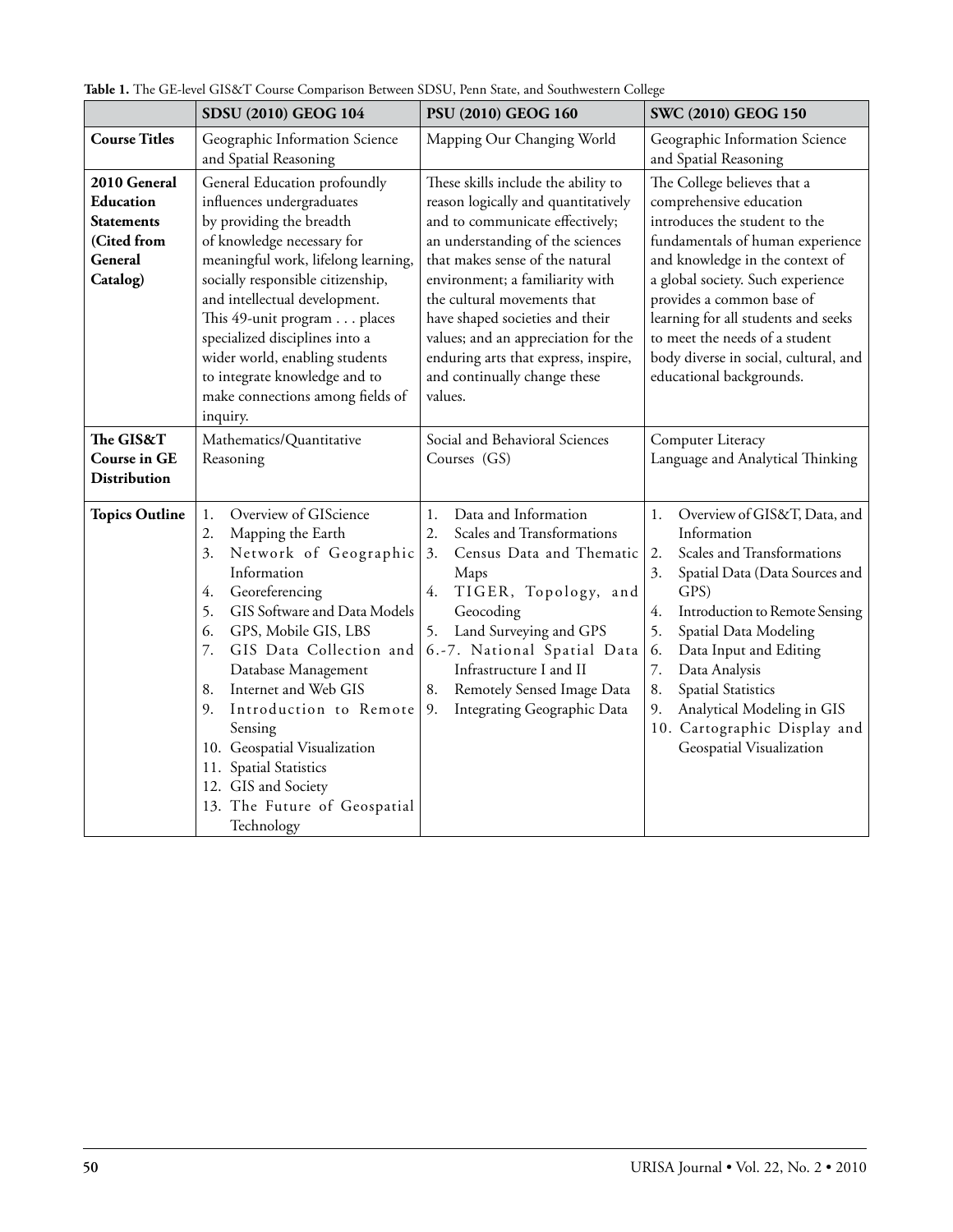class, which emphasizes the meaning of, reason for, and relevance of spatial thinking and geospatial technology. Students should leave the course with a fundamental understanding of how geospatial technology is helping to solve the most critical problems of our day (such as climate change, energy research and resources, famine studies, natural hazard monitoring/prediction, disease tracking and prevention, and global, cultural, and political analysis).

Based on the successful experiences of PSU's GEOG 160 course, SDSU's GEOG 104 course, and SWC's GEOG 150 course, we propose a conceptual education model of a GE-level GIS&T course (see Figure 2). The model is revised from DiBiase's education model (1996). The top layer includes the three major learning objectives of GIS&T that are supported by five major instructional/learning components.

Three learning objectives of GE GIS&T are:

- 1. The student will understand the fundamental concepts of geographical science (NRC 2010) and be aware of important current and emerging applications of geospatial technology.
- 2. The student will know how to visualize spatial datasets and spatial patterns in dynamic Web-based maps and start to explore scientific questions based on data visualization,



**Figure 2.** A conceptual education model of GIS&T in general education (adapted from DiBiase 1996)

such as climate change, famine studies, and natural hazard monitoring.

3. The student will operate simple (Web-based) GIS analysis tools to compute basic spatial relations and to make sense of geospatial data encountered in everyday life.

We believe that the five major teaching components proposed in this education model support the learning objectives effectively and provide pedagogical guidelines for teaching GIS&T courses. Lectures are the core teaching element in the education model and have clear connections with Web-based GIS exercises and online forums. Under the three instructional components, online readings and Web resources help students gain a deeper understanding of lecture subjects. Student should read these online reading assignments before and after the lecture sessions. After each lecture session, students should work on Web-based GIS exercises and answer online forum questions. The Web-based environment is more flexible than other traditional GIS laboratory settings and students can finish these assignments at off-site locations.

Small focus group discussions (in class) and group projects are suggested as other major elements in GIS&T because they can facilitate critical thinking and collaborative teamwork. For example, the recent oil spill disaster in the Gulf of Mexico can be a good focus-group topic. One student group (three or four people) can play the role of BP and discuss how to clean up the oil spill by using GIS and remote sensing. Another group can play the role of the U.S. government and focus on the assessment of environmental impacts and compensation for the victims by using GIS models. The third group can play the role of residents in the coastal areas and discuss their alternative solution and compensation needs. These focus-group discussions may be extended to final group projects at the end of the semester for each focus group.

Open and easy access of lecture notes and Web-based GIS exercises are the key to a scalable and effective GIS&T GE course. A GIS&T course Web site should be created to host lecture notes, Web GIS exercises, online reading assignments, and discussion forums.



**Figure 3.** Southwestern College GEOG 150 virtual remote desktop access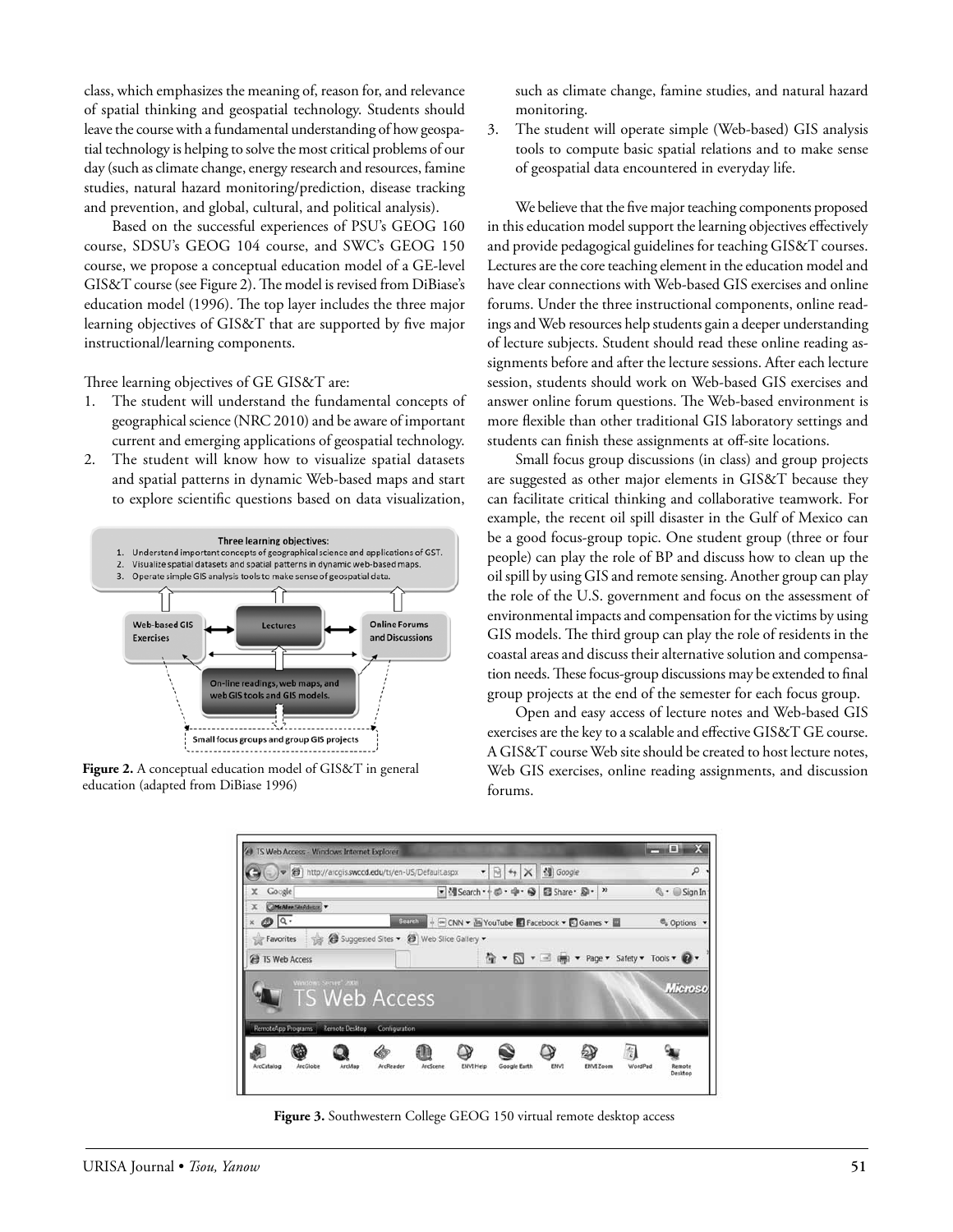The open-access nature of a GIS&T course such as the one at SDSU creates an opportunity to extend GIS&T to distance learning. A successful example of a GIS&T GE distance-learning course is Southwestern College's GEOG 150 course. The course itself follows the education model of Figure 2. The delivery of the course, however, is completely online and eight weeks in length. All lecture notes (PowerPoint), course documents, online learning modules, examinations, homework assignments, and online discussions are delivered via the BlackBoard system. In addition, the course textbook is online, free, and interactive (DiBiase 2010). Students are introduced to commercial grade GIS&T software via desktop virtual access (see Figure 3). By delivering the course online and in compressed, eight-week terms, Southwestern College is able to offer the course to the greatest number of students, returning students, and working professionals.

# **The Impact of GE-level GIS&T for Career Awareness and Enrollment Diversification**

Geospatial technology is central to many applications (such as land-use planning, environmental management, emergency response, homeland security, and a multitude of other fields) (Brand 2005). Applications for this technology and demand for workers with geospatial technology (GST) skills have outpaced the development of its workforce across the United States. In fact, GST is experiencing a diffusion of innovation (Hanink 1997 and Wachter et al. 2006) similar to computing in the 1980s and 1990s when the technology moved from the arena of a select few to being a pervasive tool across the workforce in a wide spectrum of industries. There is little question that the geospatial information enterprise is large and growing. The American Society for Photogrammetry and Remote Sensing (ASPRS) survey of the "remote sensing and geospatial information industry" led it to estimate industry revenues in 2001 at \$2.4 billion and to predict industry growth at more than \$6 billion by 2012. In addition, the ASPRS estimates that about 175,000 people are employed in the "U.S. remote sensing and geospatial information industry" (Mondello et al. 2004). The belief that the need for geospatial workers far exceeds the available supply is widespread.

The core curriculum for most college students includes a large amount of GE coursework. In fact, most students will spend two years completing the majority of their GE coursework before taking major courses. Therefore, it makes sense to offer a GIS&T course that fulfills GE requirements. By doing so, geospatial curriculum inevitably will be taken by a large and diverse cohort of students seeking to fulfill their GE required course load. As a GE offering, a GIS&T course will not just be taken by students who know about "geospatial," but also by students who do not. So, although alerting students to career opportunities in the geospatial industry is not a primary objective of GE-level GIS&T courses, it may address this need indirectly by increasing public awareness.



**Figure 4.** The geography major enrollment at San Diego State University (GEOG104 was implemented in 2006.)

#### **Enrollment Trends**

By collecting and comparing enrollment data of GIS&T courses from PSU, SDSU, and SWC, we found three informative enrollment patterns in a GE-level GIS&T course:

- 1. **Adding a (GE) course in GIS&T did not increase the total number of geography major students at any of the institutions.** For example, after the installation of GEOG 104 at SDSU in 1996, the enrollment of geography students at SDSU actually decreased from 132 students in the fall of 2006 to 93 students in the fall of 2009 (most likely because of economic recession impacts) (see Figure 4). A similar enrollment pattern was observed at Penn State between 2000 and 2009. Southwestern College traditionally has few geography majors. However, when Southwestern College adopted a GIS&T GE course, the typical cohort of students in the GIS&T class increased by more than 30 percent. In addition, although we did not see an increase in geography majors, we did see a large number of students who took the GEOG 150 course initially for GE requirements go on to complete the remaining courses for the GIS&T certificate.
- **2. The majority of GE-level GIS&T students are nongeography majors.** At SDSU, in the fall of 2008 to 2009, only 20 percent of GIS&T students were geography majors. At Penn State, only 14 percent of the nearly 3,900 students who enrolled in GEOG 160 between 1997 and 2009 were geography majors. From the fall of 2008 to the spring of 2009, only three out of 90 Southwestern College GIS&T students were geography majors. The fact that GE courses in GIS&T attract students with diverse interests and goals suggests that such courses may be effective in promoting increased public awareness of the geospatial field.

Female student enrollment in GIS&T GE courses at SDSU and Southwestern College generally ranges from 35 percent to 60 percent of the total course enrollment. Females made up 36 percent of the enrollment in Penn State's GEOG 160 class between 1997 and 2009. According to a 2009 survey conducted by the National Geospatial Technology Center, female enrollment in non-GE GIS&T courses generally is 25 percent to 30 percent. This preliminary evidence suggests that GE-level GIS&T courses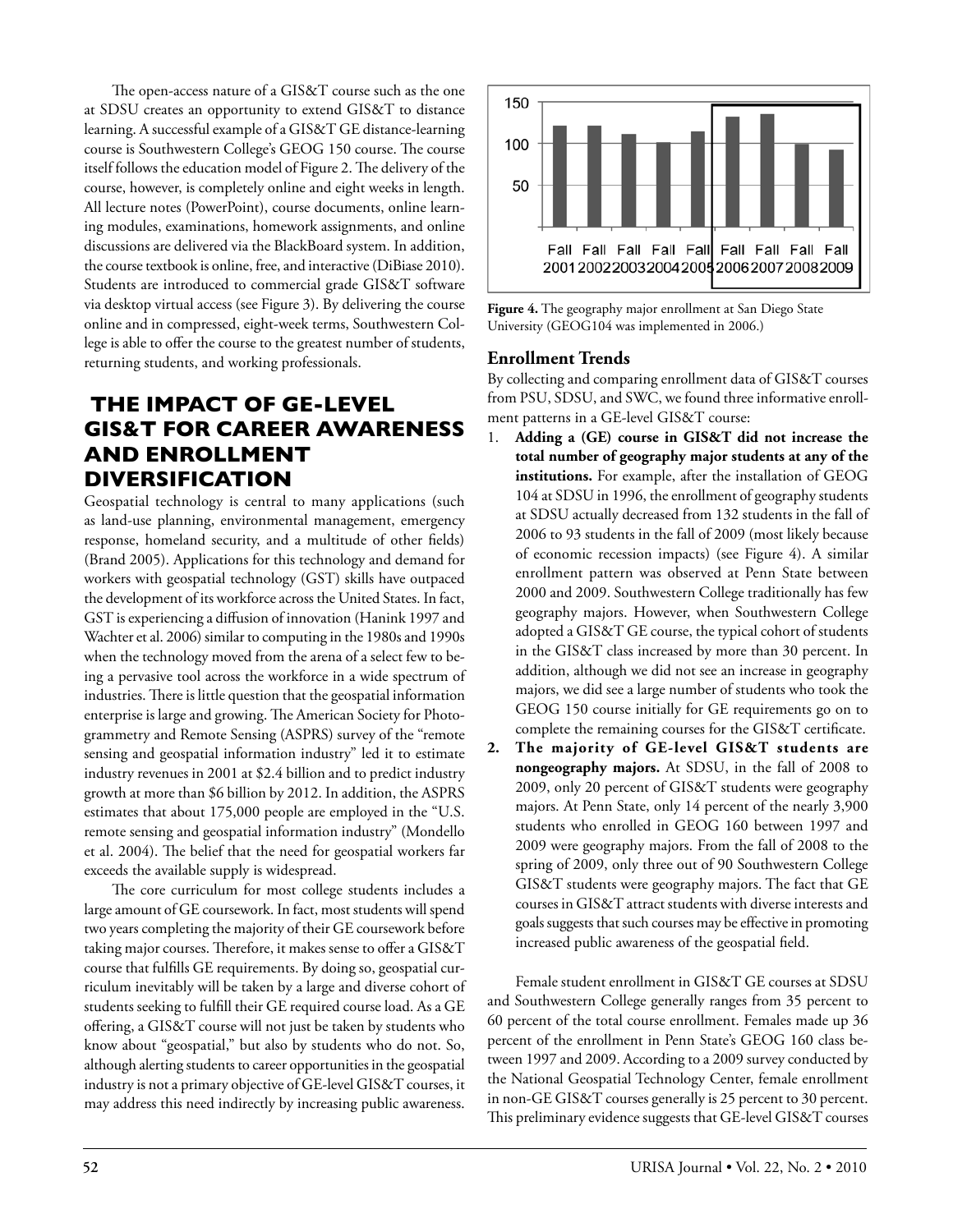may be more effective than upper-division GIS&T courses in attracting women to science and technology.

|                      | Male Students | <b>Female Students</b> |  |
|----------------------|---------------|------------------------|--|
| SDSU 104 (Fall 2008) | 21            | 20                     |  |
| SDSU 104 (Fall 2009) | 21            | 16                     |  |
| SWC 150 (Fall 2008)  | 9             | 17                     |  |
| SWC 150 (Fall 2009)  | 22.           |                        |  |

**Table 2.** Male Versus Female Enrollment for GIS&T GE Courses at SDSU and SWC

### **Conclusion**

This paper presents a rationale for creating more GE-level GIS&T courses at universities and colleges. With the new trends in technology, location-based services and applications, and content delivery, we predict that there will be a significant increase of GIS&T courses available in general education in the coming years. Larger enrollments attracted by these courses may contribute to increased public awareness of the geospatial field and of the value of spatial literacy. The challenges that confront GE-level GIS&T still exist. One challenge is to obtain administrative support from departments, colleges, and universities. At San Diego State University, we have strong departmental support because a portion of the department budget is based on full-time equivalent (FTE) and enrolled student numbers each semester. For departments whose annual budgets depend on student enrollments, creating a new GE course can increase the department funding directly. Furthermore, the use of Web-based exercises and desktop virtualization technologies may reduce costs associated with teaching assistants and on-campus GIS laboratories.

Like SDSU, Southwestern College enjoys strong departmental and administrative support, as well as the cooperation of other campus divisions and departments that have adopted GEOG 150 for their core curriculum. Any effort to develop successful courses and/or programs by faculty as it pertains to the overall mission of the college is encouraged by the administration. GEOG 150 is online and utilizes both Web-based curriculum and virtual desktop access. Students explore the world using Google Earth. They address spatial-analysis problems using Internet-based GIS sites. They review and research GIS&T concepts and applications using a Web-based interactive textbook and they explore highend GIS and remote-sensing software via virtual desktop access.

GE-level GIS&T courses illuminate the tools and techniques needed to answer spatial questions logically and contextually. In addition, they address identified GE needs by science and technology, applied knowledge, critical thinking, communications, global issues, and quantitative reasoning (Hart Research Associates 2009, Bourke et al. 2009). We envision that the ascent of GIS&T in general education may herald a second quantitative "revolution" in scientific communities. In the wake of the first quantitative revolution in the 1970s and 1980s, statistical methods became a common component of GE curricula. GIS&T is perhaps becoming the new quantitative reasoning course for the

21st century. As appreciation for the power of spatial thinking spreads, GIS&T is poised to emerge as a key element in the GE curriculum of U.S. higher education.

## **Acknowledgments**

We would like to thank Dr. Phil Gersmehl for sharing his experiences in the development of the Language of Maps course at the University of Minnesota. The editorial suggestions and support from David DiBiase are greatly appreciated. We also thank the anonymous reviewers for their suggestions, and the support of the National GeoTech Center (DUE #0801893), San Diego State University, and Southwestern College.

#### **About the Authors**

**Ming-Hsiang (Ming) Tsou** is an associate professor in the Department of Geography, San Diego State University. He received a B.S. from National Taiwan University in 1991, an M.A. from the State University of New York at Buffalo in 1996, and a Ph.D. from the University of Colorado at Boulder in 2001, all in geography. His research interests are in Internet GIS and Web-mapping applications, wireless mobile GIS, GIS education, and geospatial cyberinfrastructure. He received the 2004 and 2010 Outstanding Faculty Awards at San Diego State University.

San Diego State University 5500 Campanile Drive San Diego, CA 92182-4493 mtsou@mail.sdsu.edu

http://geography.sdsu.edu/People/Pages/tsou/index.html

**Ken Yanow** is a professor of geographical sciences at Southwestern College. He holds a B.A. in physics (UC Santa Barbara), an M.S. in astronomy (SDSU), and an M.A. in geography (SDSU). He is a Co-PI for the NSF-funded National GeoTech Center of Excellence. His research interests include recruitment and retention of underserved and underrepresented student populations into geospatial technology programs and courses, geospatial technology as general education, virtual desktop remote access, and using GIS&T to study solar energy distribution.

900 Otay Lakes Road Chula Vista, CA 91910 kyanow@swccd.edu http://www.swccd.edu/~gis

#### **References**

Alameh, N. S., M. J. Bambacus, J. D. Evans, and S. R. Marley. 2006. NASA's Earth Science Gateway: A platform for interoperable services in support of the GEOSS vision. Proceedings of IGARSS, July 28 to August 4, 2006, Denver, Colorado, 2477-80.